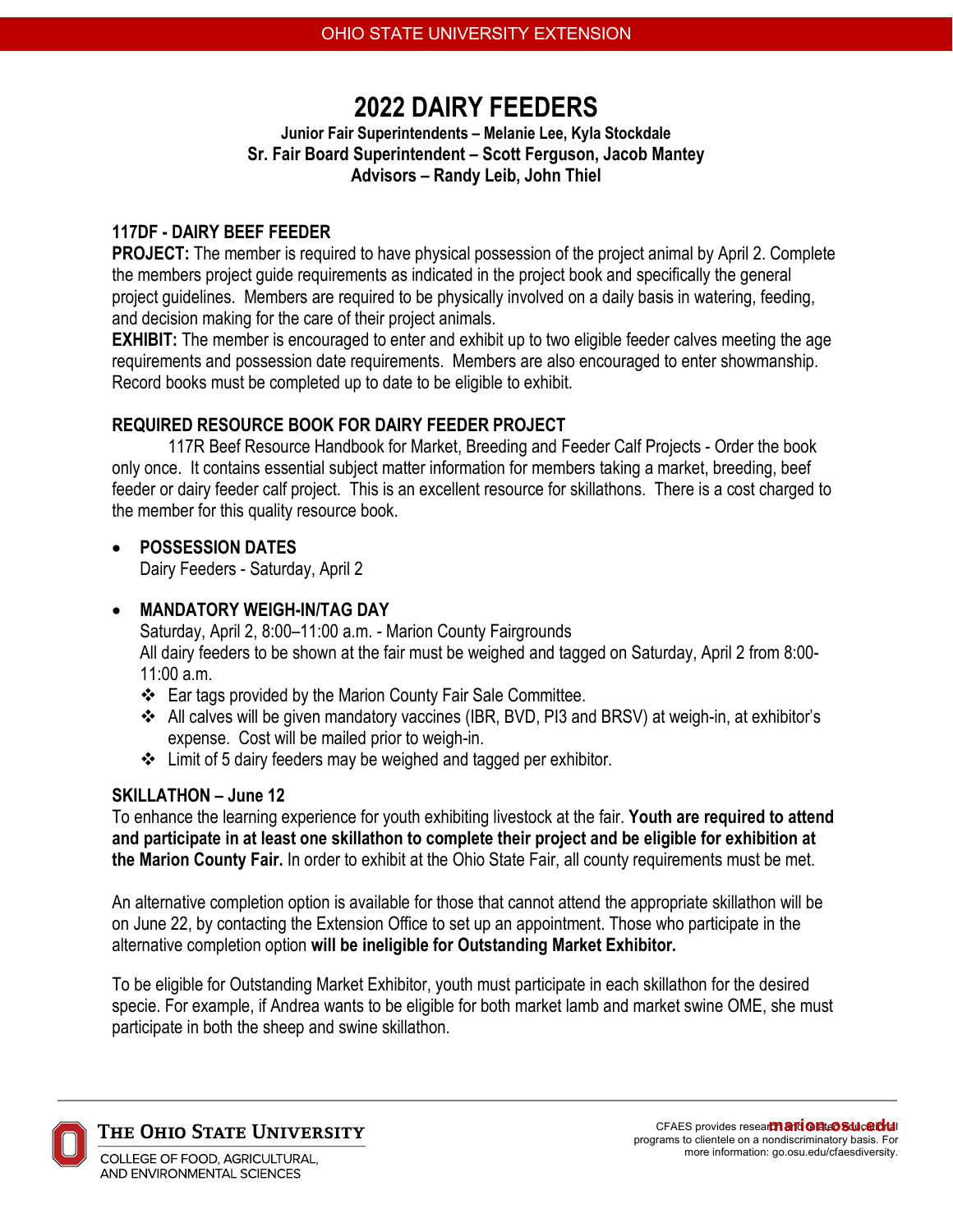# **2022 Family Rule Beef, Dairy/Dairy Feeder, Goat, Sheep Departments**

- $\checkmark$  A family (siblings residing at the same address) may enter/tag up to the maximum number of animals for that department. These animals will be tagged or entered under the family name. Family entry forms for animals that are tagged/weighed in will be provided at the weigh in. This includes market beef, dairy feeders, market goats and market sheep. Family entry forms for breeding beef, breeding dairy and breeding sheep will be included in the Project Information pages.
- $\checkmark$  Each individual exhibitor will submit an entry form with the number of animals he or she is planning to show (up to the department maximum).
- $\checkmark$  Upon entering the fairgrounds, each exhibitor must declare which animal(s) he or she will be showing. No changes will be allowed after this time.
- $\checkmark$  The animals declared must have been entered on the family weigh-in/entry form and tagged/weighed if required.

This rule allows for exhibitors to show the animal that is most suited to their skill level. It also allows an exhibitor to still be able to show and sell an animal should one of theirs die or be hurt prior to the fair.

#### • **QUALITY ASSURANCE**

- o February 24 River Valley High School Room 111 at 6:00
- o March 31 Test-Out Option Extension Office 6:00PM
- o April 5 Elgin Building enter Comet Door 6:30-7-30
- o May 10 Evers Arena 6:30-7:30

**LAST DAY FOR QUALITY ASSURANCE ELIGIBILITY IS MAY 17, per new guidelines of the Ohio Department of Agriculture.**

- **DAIRY FEEDER ROYALTY AND HUSBANDRY SELECTION**  June 12, 7:00 p.m., OSU Extension office.
- **DAIRY FEEDER FAIR ENTRY DEADLINE** Feeders – March 31
- **DAIRY FEEDER SKILLATHON** Sunday, June 12- 1:15 p.m.; Contest - 1:30–5:00 p.m.
- **DAIRY FEEDER CHECK-IN AT THE MARION COUNTY FAIR THROUGH WEST GATE ONLY** Sunday, July 3, 4:00 – 8:00 p.m. Jr. Fair Board members and immediate family may bring animals in at 3:30 p.m. Animals will be weighed in off the trailer
- **DAIRY FEEDER FAIR RELEASE DATE/TIME** Sunday, July 10, 9:00 a.m. All exhibitors must have their pens cleaned by 12:00 noon on Sunday, July 10.
- **EXHIBITOR/BARN MEETING (MARION COUNTY FAIR)**  Sunday, July 3, 8:30 p.m. – Picnic Pavilion
- **MARION COUNTY FAIR DAIRY/DAIRY FEEDER SHOW** Monday, July 4, 1:00 p.m. - Dairy Feeder Obstacle Course